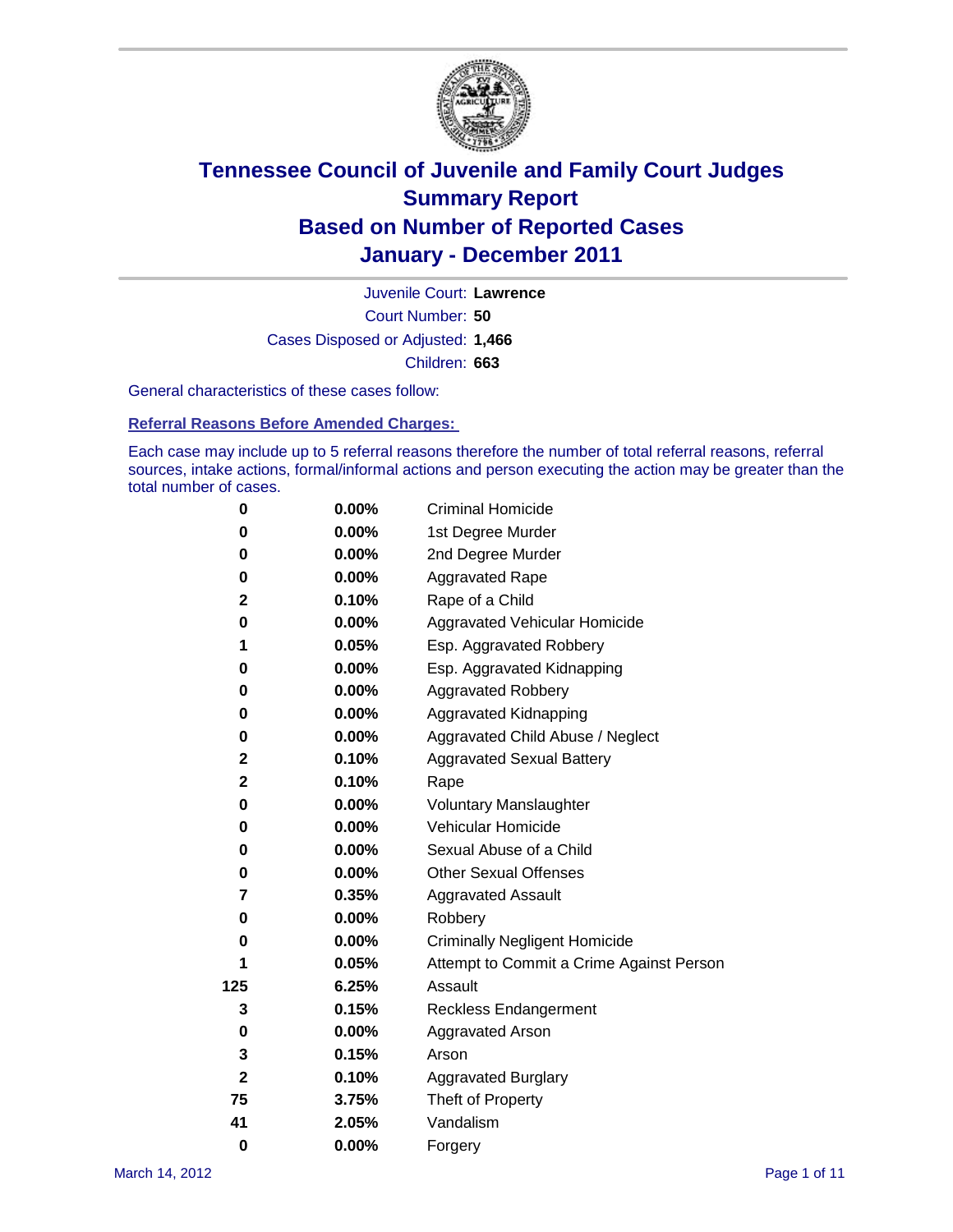

Court Number: **50** Juvenile Court: **Lawrence** Cases Disposed or Adjusted: **1,466** Children: **663**

#### **Referral Reasons Before Amended Charges:**

Each case may include up to 5 referral reasons therefore the number of total referral reasons, referral sources, intake actions, formal/informal actions and person executing the action may be greater than the total number of cases.

| $\pmb{0}$    | 0.00%    | <b>Worthless Checks</b>                                     |
|--------------|----------|-------------------------------------------------------------|
| 0            | 0.00%    | Illegal Possession / Fraudulent Use of Credit / Debit Cards |
| 16           | 0.80%    | <b>Burglary</b>                                             |
| $\bf{0}$     | $0.00\%$ | Unauthorized Use of a Vehicle                               |
| 0            | $0.00\%$ | <b>Cruelty to Animals</b>                                   |
| 7            | 0.35%    | Sale of Controlled Substances                               |
| 61           | 3.05%    | <b>Other Drug Offenses</b>                                  |
| 11           | 0.55%    | Possession of Controlled Substances                         |
| 1            | 0.05%    | <b>Criminal Attempt</b>                                     |
| 3            | 0.15%    | Carrying Weapons on School Property                         |
| 4            | 0.20%    | Unlawful Carrying / Possession of a Weapon                  |
| 7            | 0.35%    | <b>Evading Arrest</b>                                       |
| 0            | 0.00%    | Escape                                                      |
| $\mathbf{2}$ | 0.10%    | Driving Under Influence (DUI)                               |
| 32           | 1.60%    | Possession / Consumption of Alcohol                         |
| 4            | 0.20%    | Resisting Stop, Frisk, Halt, Arrest or Search               |
| 0            | $0.00\%$ | <b>Aggravated Criminal Trespass</b>                         |
| 2            | 0.10%    | Harassment                                                  |
| $\pmb{0}$    | 0.00%    | Failure to Appear                                           |
| 1            | 0.05%    | Filing a False Police Report                                |
| 2            | 0.10%    | Criminal Impersonation                                      |
| 3            | 0.15%    | <b>Disorderly Conduct</b>                                   |
| 7            | 0.35%    | <b>Criminal Trespass</b>                                    |
| 5            | 0.25%    | <b>Public Intoxication</b>                                  |
| 0            | 0.00%    | Gambling                                                    |
| 510          | 25.50%   | <b>Traffic</b>                                              |
| 0            | $0.00\%$ | Local Ordinances                                            |
| 28           | 1.40%    | Violation of Wildlife Regulations                           |
| $\mathbf 0$  | $0.00\%$ | Contempt of Court                                           |
| 3            | 0.15%    | Violation of Probation                                      |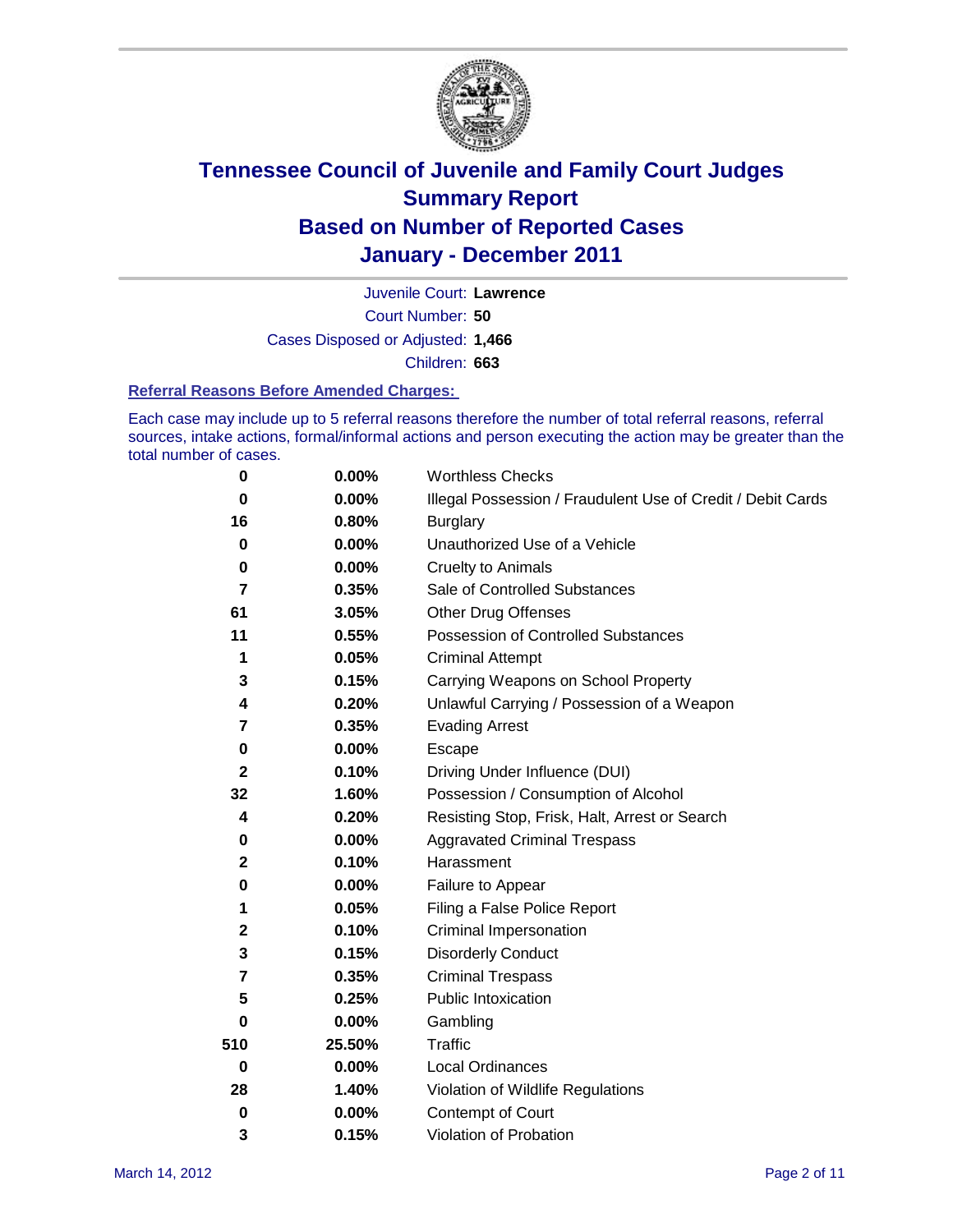

Court Number: **50** Juvenile Court: **Lawrence** Cases Disposed or Adjusted: **1,466** Children: **663**

#### **Referral Reasons Before Amended Charges:**

Each case may include up to 5 referral reasons therefore the number of total referral reasons, referral sources, intake actions, formal/informal actions and person executing the action may be greater than the total number of cases.

| 0           | 0.00%    | Violation of Aftercare                 |
|-------------|----------|----------------------------------------|
| 72          | 3.60%    | <b>Unruly Behavior</b>                 |
| 170         | 8.50%    | Truancy                                |
| 19          | 0.95%    | In-State Runaway                       |
| 0           | $0.00\%$ | Out-of-State Runaway                   |
| 50          | 2.50%    | Possession of Tobacco Products         |
| 3           | 0.15%    | Violation of a Valid Court Order       |
| 19          | 0.95%    | Violation of Curfew                    |
| $\mathbf 0$ | $0.00\%$ | Sexually Abused Child                  |
| 0           | 0.00%    | <b>Physically Abused Child</b>         |
| 343         | 17.15%   | Dependency / Neglect                   |
| $\mathbf 0$ | 0.00%    | <b>Termination of Parental Rights</b>  |
| $\mathbf 0$ | 0.00%    | <b>Violation of Pretrial Diversion</b> |
| 10          | 0.50%    | Violation of Informal Adjustment       |
| 16          | 0.80%    | <b>Judicial Review</b>                 |
| 2           | 0.10%    | <b>Administrative Review</b>           |
| 258         | 12.90%   | <b>Foster Care Review</b>              |
| 32          | 1.60%    | Custody                                |
| 22          | 1.10%    | Visitation                             |
| 0           | $0.00\%$ | Paternity / Legitimation               |
| 0           | 0.00%    | <b>Child Support</b>                   |
| $\bf{0}$    | 0.00%    | <b>Request for Medical Treatment</b>   |
| 0           | $0.00\%$ | <b>Consent to Marry</b>                |
| 11          | 0.55%    | Other                                  |
| 2,000       | 100.00%  | <b>Total Referrals</b>                 |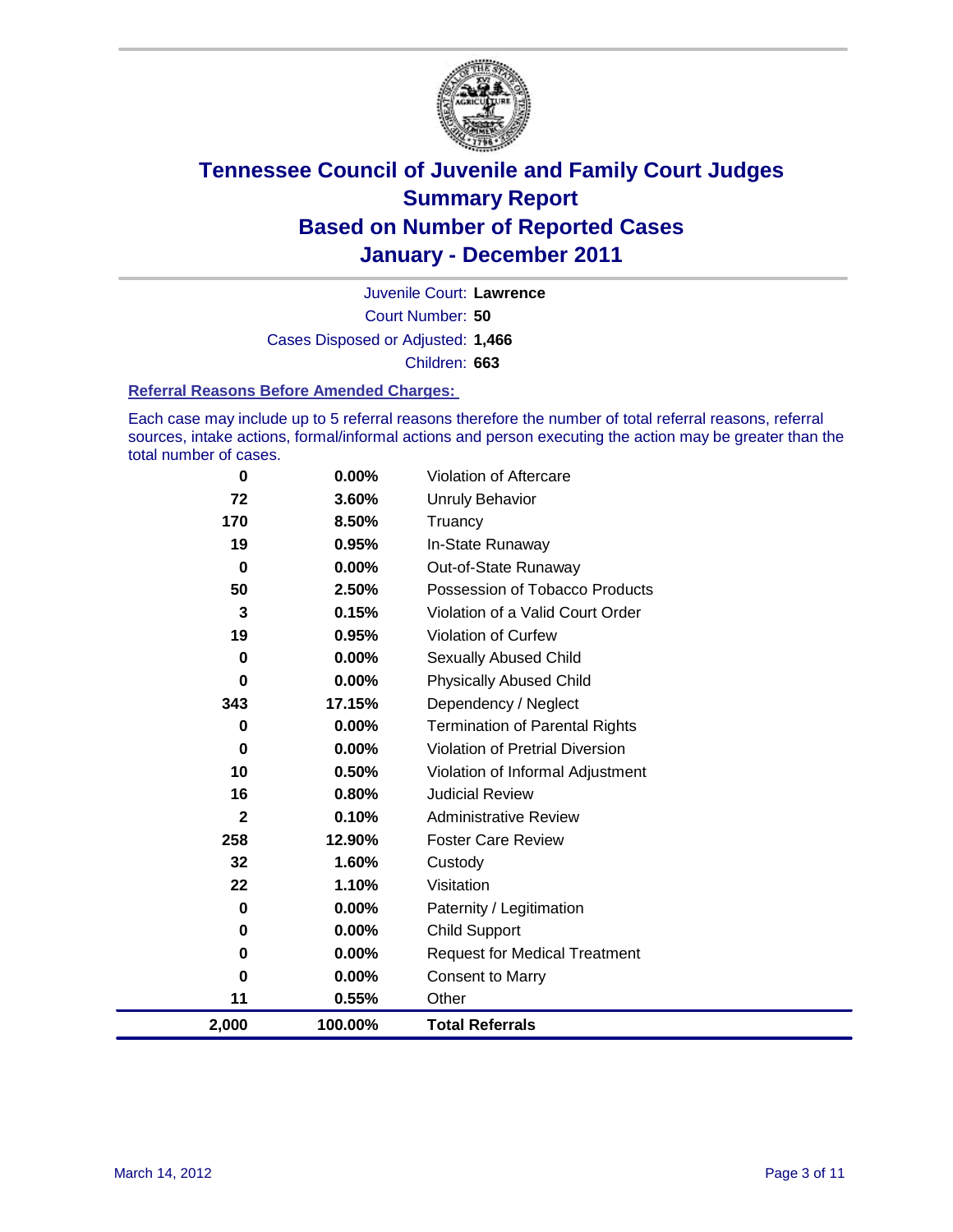

|                     |          | Juvenile Court: Lawrence          |  |  |  |
|---------------------|----------|-----------------------------------|--|--|--|
| Court Number: 50    |          |                                   |  |  |  |
|                     |          | Cases Disposed or Adjusted: 1,466 |  |  |  |
|                     |          | Children: 663                     |  |  |  |
| Referral Sources: 1 |          |                                   |  |  |  |
| 1,060               | 53.00%   | Law Enforcement                   |  |  |  |
| 31                  | 1.55%    | Parents                           |  |  |  |
| 4                   | 0.20%    | Relatives                         |  |  |  |
| 0                   | $0.00\%$ | Self                              |  |  |  |
| 175                 | 8.75%    | School                            |  |  |  |
| 0                   | $0.00\%$ | <b>CSA</b>                        |  |  |  |
| 657                 | 32.85%   | <b>DCS</b>                        |  |  |  |
| 0                   | $0.00\%$ | <b>Other State Department</b>     |  |  |  |
| 0                   | $0.00\%$ | <b>District Attorney's Office</b> |  |  |  |
| 28                  | 1.40%    | <b>Court Staff</b>                |  |  |  |
| 0                   | $0.00\%$ | Social Agency                     |  |  |  |
| 0                   | $0.00\%$ | <b>Other Court</b>                |  |  |  |
| 44                  | 2.20%    | Victim                            |  |  |  |
| 0                   | $0.00\%$ | Child & Parent                    |  |  |  |
| 0                   | 0.00%    | Hospital                          |  |  |  |

 **0.00%** Unknown **0.05%** Other **2,000 100.00% Total Referral Sources**

#### **Age of Child at Referral: 2**

| 663          | 100.00% | <b>Total Child Count</b> |  |
|--------------|---------|--------------------------|--|
| 0            | 0.00%   | <b>Unknown</b>           |  |
| $\mathbf{2}$ | 0.30%   | Ages 19 and Over         |  |
| 204          | 30.77%  | Ages 17 through 18       |  |
| 172          | 25.94%  | Ages 15 through 16       |  |
| 72           | 10.86%  | Ages 13 through 14       |  |
| 35           | 5.28%   | Ages 11 through 12       |  |
| 178          | 26.85%  | Ages 10 and Under        |  |
|              |         |                          |  |

<sup>1</sup> If different than number of Referral Reasons (2000), verify accuracy of your court's data.

<sup>2</sup> One child could be counted in multiple categories, verify accuracy of your court's data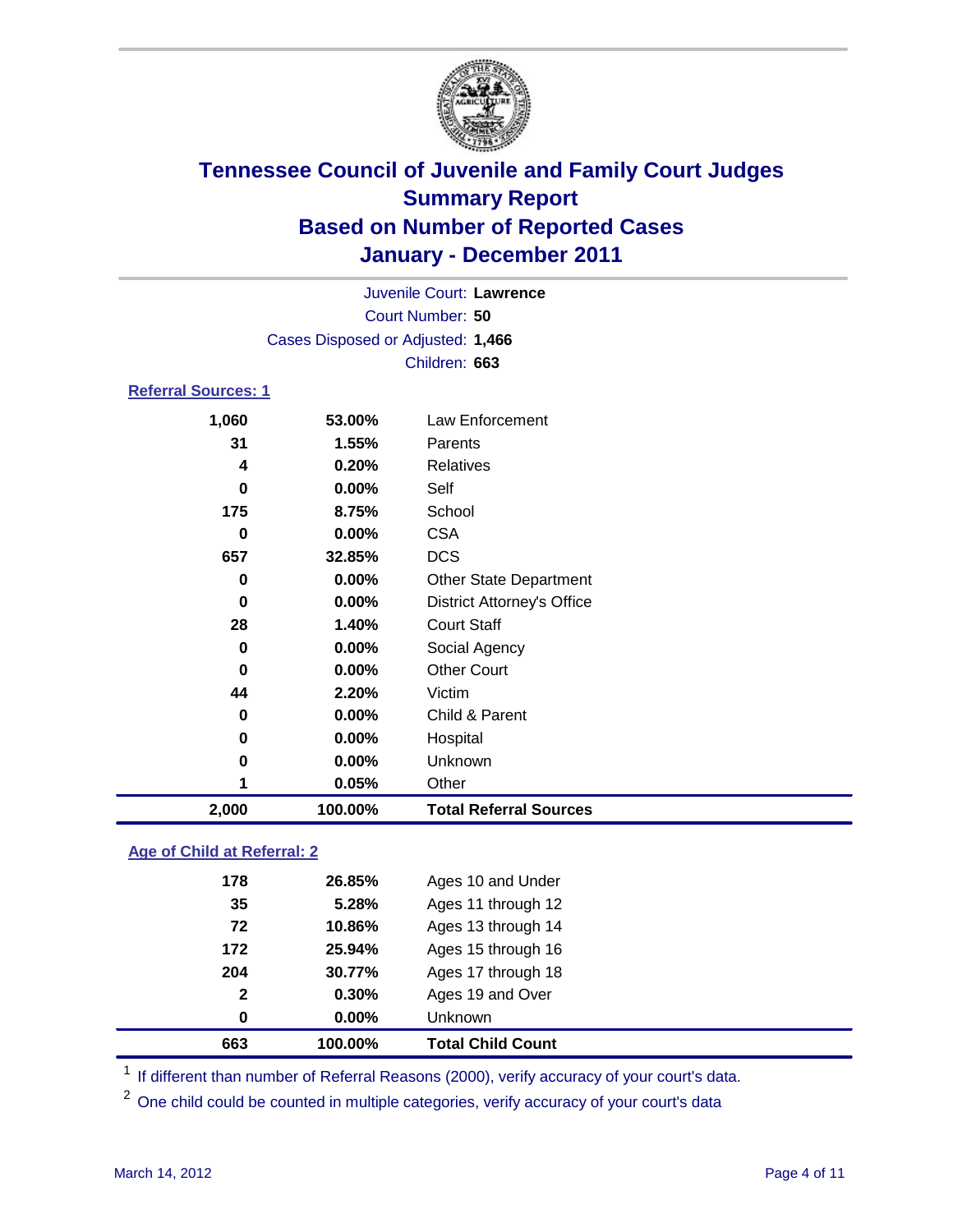

| Juvenile Court: Lawrence                |                                   |                          |  |  |
|-----------------------------------------|-----------------------------------|--------------------------|--|--|
| Court Number: 50                        |                                   |                          |  |  |
|                                         | Cases Disposed or Adjusted: 1,466 |                          |  |  |
|                                         |                                   | Children: 663            |  |  |
| Sex of Child: 1                         |                                   |                          |  |  |
| 404                                     | 60.94%                            | Male                     |  |  |
| 259                                     | 39.06%                            | Female                   |  |  |
| $\bf{0}$                                | 0.00%                             | Unknown                  |  |  |
| 663                                     | 100.00%                           | <b>Total Child Count</b> |  |  |
| Race of Child: 1                        |                                   |                          |  |  |
| 619                                     | 93.36%                            | White                    |  |  |
| 44                                      | 6.64%                             | African American         |  |  |
| 0                                       | 0.00%                             | Native American          |  |  |
| 0                                       | 0.00%                             | Asian                    |  |  |
| 0                                       | 0.00%                             | Mixed                    |  |  |
| $\bf{0}$                                | 0.00%                             | Unknown                  |  |  |
| 663                                     | 100.00%                           | <b>Total Child Count</b> |  |  |
| <b>Hispanic Origin: 1</b>               |                                   |                          |  |  |
| 11                                      | 1.66%                             | Yes                      |  |  |
| 652                                     | 98.34%                            | <b>No</b>                |  |  |
| $\mathbf 0$                             | 0.00%                             | Unknown                  |  |  |
| 663                                     | 100.00%                           | <b>Total Child Count</b> |  |  |
| <b>School Enrollment of Children: 1</b> |                                   |                          |  |  |
| 588                                     | 88.69%                            | Yes                      |  |  |
| 75                                      | 11.31%                            | No                       |  |  |
| $\mathbf 0$                             | 0.00%                             | Unknown                  |  |  |
| 663                                     | 100.00%                           | <b>Total Child Count</b> |  |  |

One child could be counted in multiple categories, verify accuracy of your court's data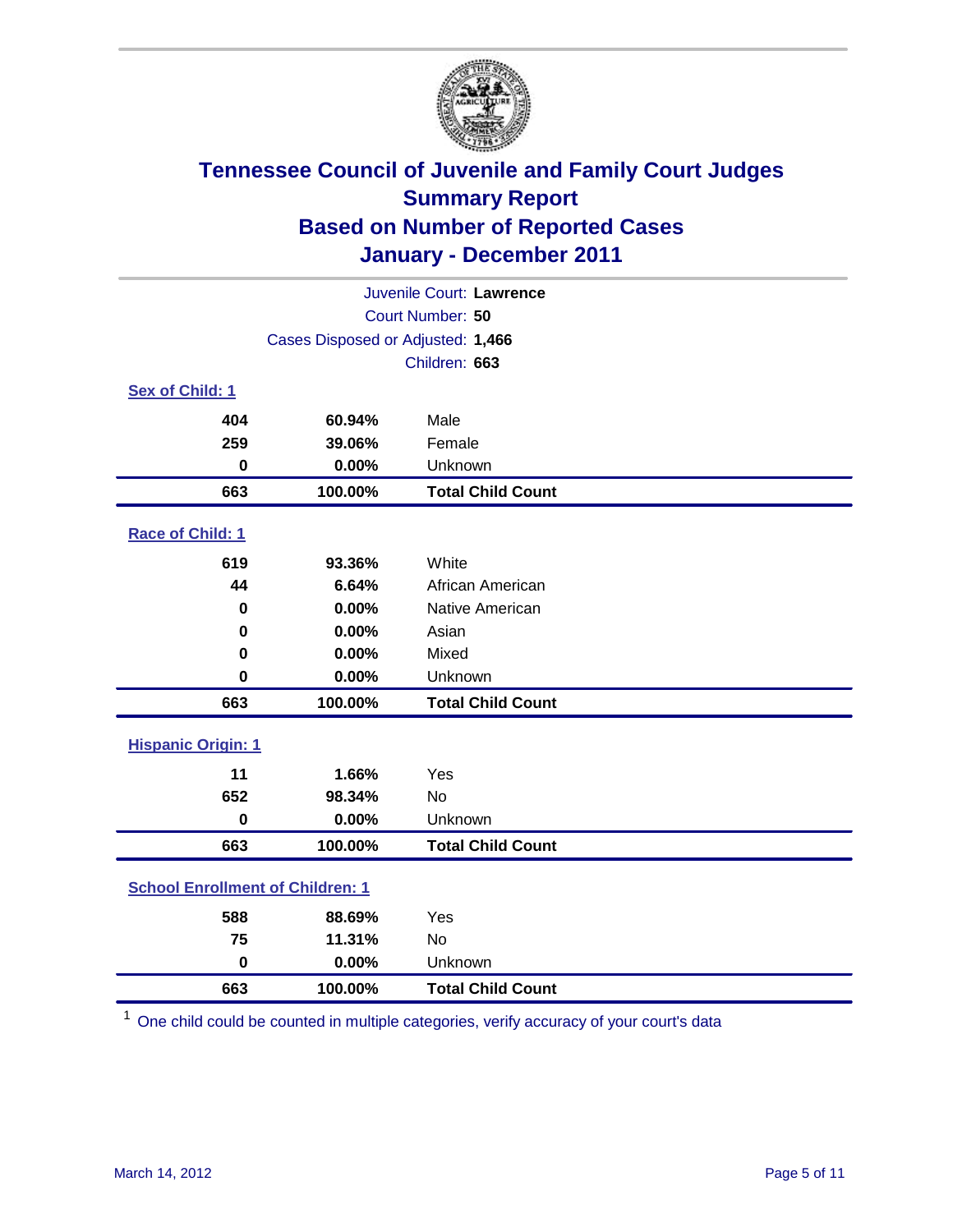

Court Number: **50** Juvenile Court: **Lawrence** Cases Disposed or Adjusted: **1,466** Children: **663**

#### **Living Arrangement of Child at Time of Referral: 1**

| 663 | 100.00%  | <b>Total Child Count</b>     |
|-----|----------|------------------------------|
| 2   | 0.30%    | Other                        |
| 0   | $0.00\%$ | Unknown                      |
| 2   | 0.30%    | Independent                  |
| 0   | $0.00\%$ | In an Institution            |
| 0   | $0.00\%$ | In a Residential Center      |
| 1   | 0.15%    | In a Group Home              |
| 182 | 27.45%   | With Foster Family           |
| 0   | $0.00\%$ | With Adoptive Parents        |
| 42  | 6.33%    | <b>With Relatives</b>        |
| 53  | 7.99%    | <b>With Father</b>           |
| 206 | 31.07%   | With Mother                  |
| 23  | 3.47%    | With Mother and Stepfather   |
| 2   | $0.30\%$ | With Father and Stepmother   |
| 150 | 22.62%   | With Both Biological Parents |
|     |          |                              |

#### **Type of Detention: 2**

| 1,466    | 100.00%  | <b>Total Detention Count</b> |
|----------|----------|------------------------------|
| $\bf{0}$ | $0.00\%$ | Other                        |
| 1,465    | 99.93%   | Does Not Apply               |
| 0        | $0.00\%$ | Unknown                      |
| 0        | $0.00\%$ | <b>Psychiatric Hospital</b>  |
| 0        | 0.00%    | Jail - No Separation         |
| 0        | 0.00%    | Jail - Partial Separation    |
| 0        | $0.00\%$ | Jail - Complete Separation   |
| 1        | 0.07%    | Juvenile Detention Facility  |
| 0        | $0.00\%$ | Non-Secure Placement         |
|          |          |                              |

<sup>1</sup> One child could be counted in multiple categories, verify accuracy of your court's data

<sup>2</sup> If different than number of Cases (1466) verify accuracy of your court's data.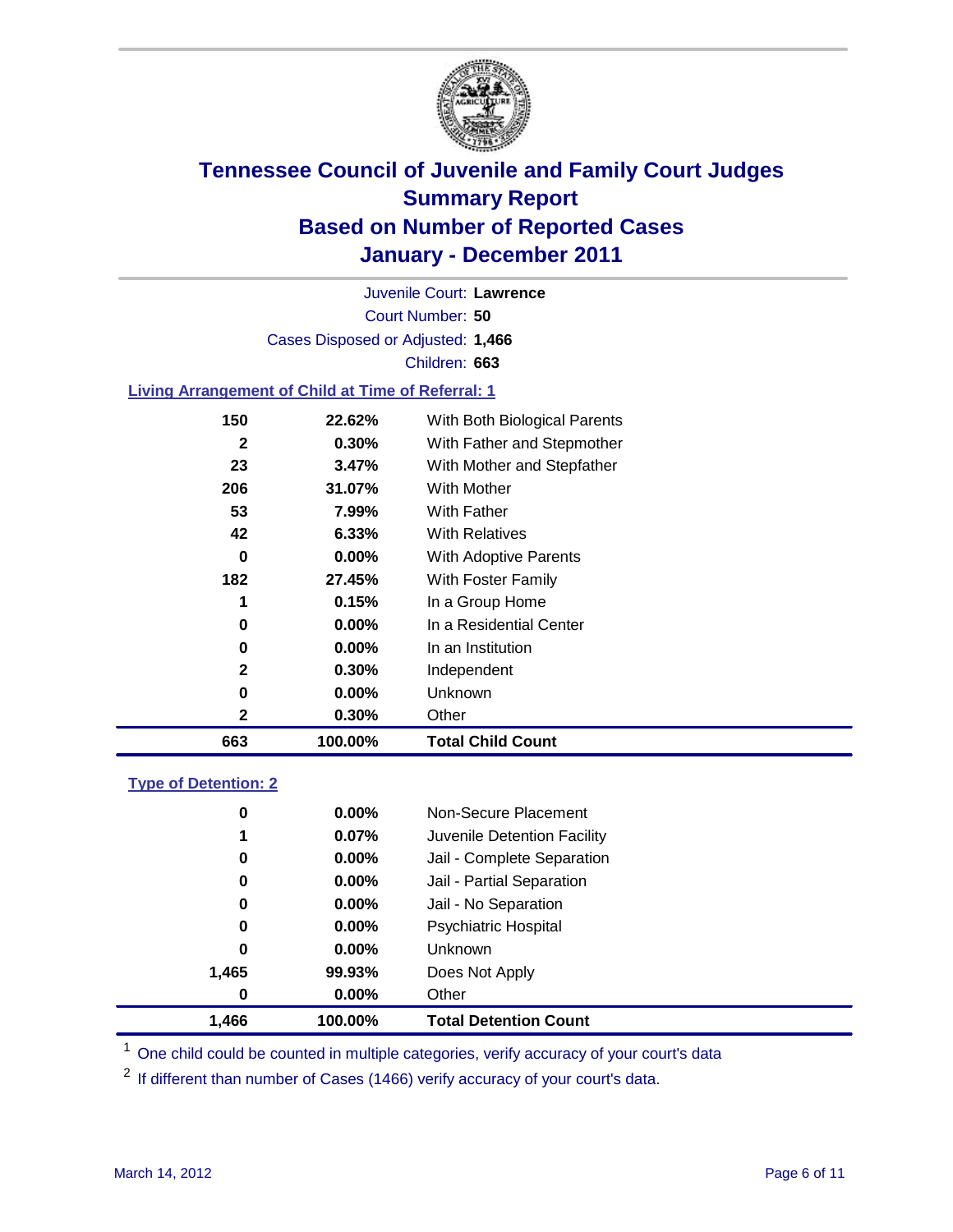

|                                                    | Juvenile Court: Lawrence          |                                      |  |  |  |
|----------------------------------------------------|-----------------------------------|--------------------------------------|--|--|--|
|                                                    | Court Number: 50                  |                                      |  |  |  |
|                                                    | Cases Disposed or Adjusted: 1,466 |                                      |  |  |  |
|                                                    |                                   | Children: 663                        |  |  |  |
| <b>Placement After Secure Detention Hearing: 1</b> |                                   |                                      |  |  |  |
| 0                                                  | 0.00%                             | Returned to Prior Living Arrangement |  |  |  |
| 0                                                  | 0.00%                             | Juvenile Detention Facility          |  |  |  |
| 0                                                  | 0.00%                             | Jail                                 |  |  |  |
| 0                                                  | 0.00%                             | Shelter / Group Home                 |  |  |  |
| 1                                                  | 0.07%                             | <b>Foster Family Home</b>            |  |  |  |
| 0                                                  | 0.00%                             | Psychiatric Hospital                 |  |  |  |
| 0                                                  | 0.00%                             | <b>Unknown</b>                       |  |  |  |
| 1,465                                              | 99.93%                            | Does Not Apply                       |  |  |  |
| 0                                                  | 0.00%                             | Other                                |  |  |  |
| 1,466                                              | 100.00%                           | <b>Total Placement Count</b>         |  |  |  |
|                                                    |                                   |                                      |  |  |  |
| <b>Intake Actions: 2</b>                           |                                   |                                      |  |  |  |
| 1,026                                              | 51.30%                            | <b>Petition Filed</b>                |  |  |  |
| 299                                                | 14.95%                            | <b>Motion Filed</b>                  |  |  |  |
| 655                                                | 32.75%                            | <b>Citation Processed</b>            |  |  |  |
| $\bf{0}$                                           | 0.00%                             | Notification of Paternity Processed  |  |  |  |
| 12                                                 | 0.60%                             | Scheduling of Judicial Review        |  |  |  |
| 0                                                  | 0.00%                             | Scheduling of Administrative Review  |  |  |  |
| 6                                                  | 0.30%                             | Scheduling of Foster Care Review     |  |  |  |
| 0                                                  | 0.00%                             | Unknown                              |  |  |  |
| 0                                                  | 0.00%                             | Does Not Apply                       |  |  |  |
| 2                                                  | 0.10%                             | Other                                |  |  |  |
| 2,000                                              | 100.00%                           | <b>Total Intake Count</b>            |  |  |  |

<sup>1</sup> If different than number of Cases (1466) verify accuracy of your court's data.

<sup>2</sup> If different than number of Referral Reasons (2000), verify accuracy of your court's data.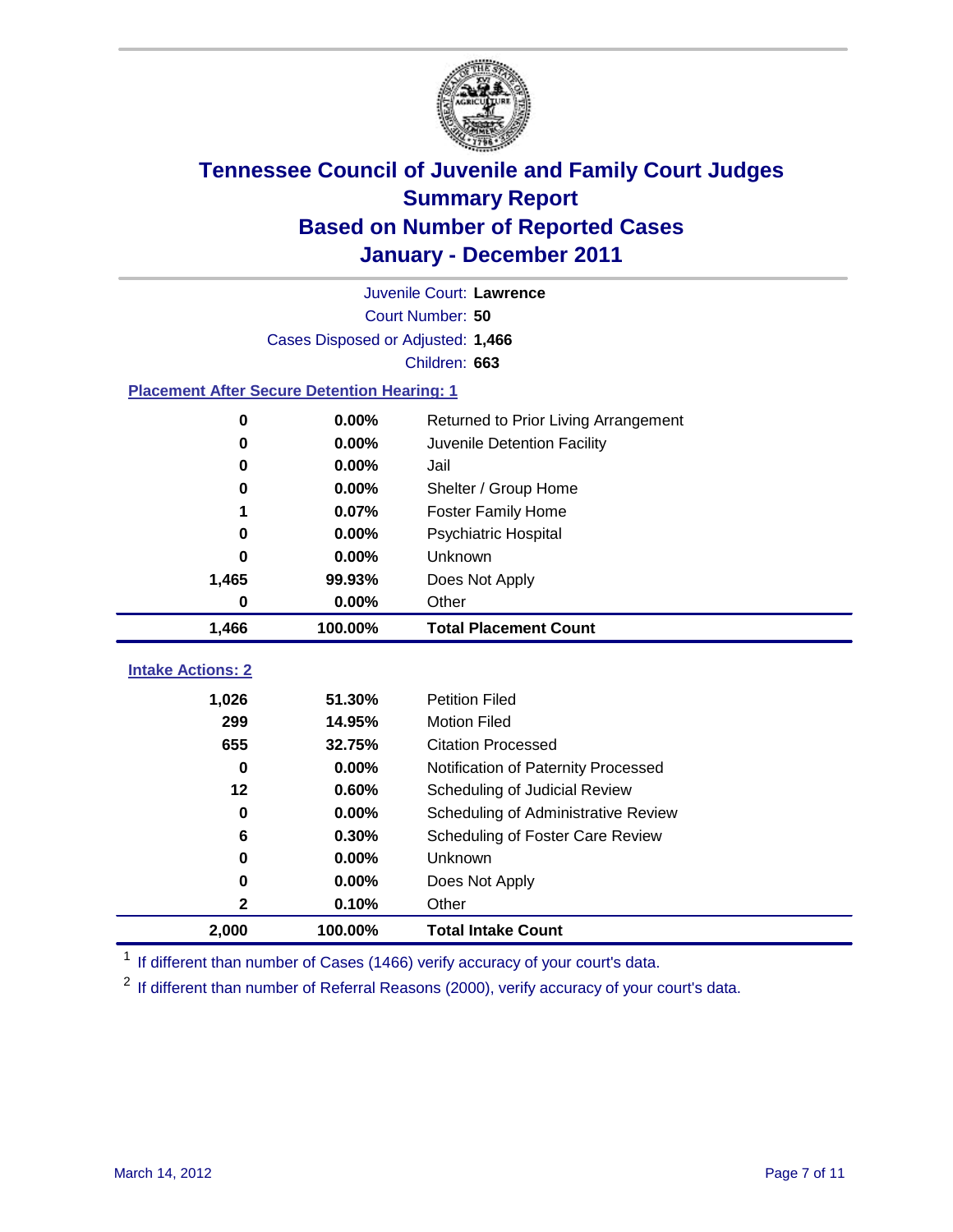

Court Number: **50** Juvenile Court: **Lawrence** Cases Disposed or Adjusted: **1,466** Children: **663**

#### **Last Grade Completed by Child: 1**

| 0           |          |                              |
|-------------|----------|------------------------------|
|             | 0.00%    | Preschool                    |
| 0           | 0.00%    | Kindergarten                 |
| 0           | 0.00%    | 1st Grade                    |
| 0           | 0.00%    | 2nd Grade                    |
| 0           | 0.00%    | 3rd Grade                    |
| 0           | 0.00%    | 4th Grade                    |
| 0           | 0.00%    | 5th Grade                    |
| 0           | 0.00%    | 6th Grade                    |
| 0           | 0.00%    | 7th Grade                    |
| 0           | 0.00%    | 8th Grade                    |
| 0           | 0.00%    | 9th Grade                    |
| 0           | 0.00%    | 10th Grade                   |
| 0           | 0.00%    | 11th Grade                   |
| 0           | 0.00%    | 12th Grade                   |
| 0           | 0.00%    | Non-Graded Special Ed        |
| 0           | 0.00%    | <b>GED</b>                   |
| 3           | 0.45%    | Graduated                    |
| 0           | 0.00%    | <b>Never Attended School</b> |
| 588         | 88.69%   | Unknown                      |
| $\mathbf 0$ | $0.00\%$ | Other                        |
| 663         | 100.00%  | <b>Total Child Count</b>     |

### **Enrolled in Special Education: 1**

| 0   | $0.00\%$ | Yes                      |
|-----|----------|--------------------------|
| 663 | 100.00%  | No                       |
|     | $0.00\%$ | Unknown                  |
| 663 | 100.00%  | <b>Total Child Count</b> |

One child could be counted in multiple categories, verify accuracy of your court's data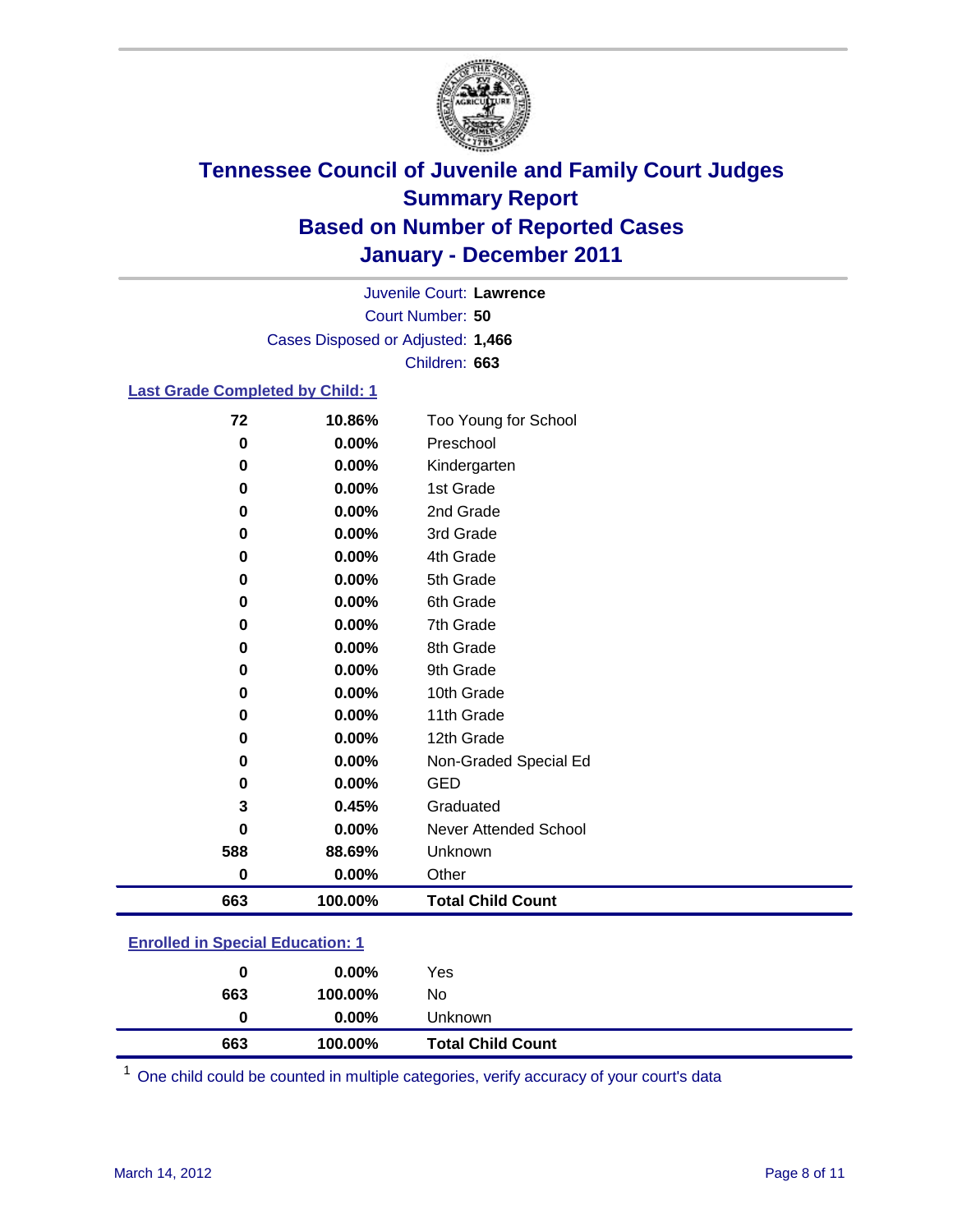

|                  | Juvenile Court: Lawrence          |                           |  |  |  |
|------------------|-----------------------------------|---------------------------|--|--|--|
| Court Number: 50 |                                   |                           |  |  |  |
|                  | Cases Disposed or Adjusted: 1,466 |                           |  |  |  |
|                  | Children: 663                     |                           |  |  |  |
|                  | <b>Action Executed By: 1</b>      |                           |  |  |  |
| 1,999            | 99.95%                            | Judge                     |  |  |  |
| 1                | 0.05%                             | Magistrate                |  |  |  |
| 0                | $0.00\%$                          | <b>YSO</b>                |  |  |  |
| 0                | $0.00\%$                          | Other                     |  |  |  |
| 0                | 0.00%                             | Unknown                   |  |  |  |
| 2,000            | 100.00%                           | <b>Total Action Count</b> |  |  |  |

### **Formal / Informal Actions: 1**

| 458   | 22.90%   | Dismissed                                        |
|-------|----------|--------------------------------------------------|
| 30    | 1.50%    | Retired / Nolle Prosequi                         |
| 114   | 5.70%    | <b>Complaint Substantiated Delinquent</b>        |
| 25    | 1.25%    | <b>Complaint Substantiated Status Offender</b>   |
| 94    | 4.70%    | <b>Complaint Substantiated Dependent/Neglect</b> |
| 0     | $0.00\%$ | <b>Complaint Substantiated Abused</b>            |
| 0     | $0.00\%$ | <b>Complaint Substantiated Mentally III</b>      |
| 34    | 1.70%    | Informal Adjustment                              |
| 0     | $0.00\%$ | <b>Pretrial Diversion</b>                        |
| 1     | 0.05%    | <b>Transfer to Adult Court Hearing</b>           |
| 0     | $0.00\%$ | Charges Cleared by Transfer to Adult Court       |
| 27    | 1.35%    | Special Proceeding                               |
| 136   | 6.80%    | <b>Review Concluded</b>                          |
| 1,046 | 52.30%   | Case Held Open                                   |
| 35    | 1.75%    | Other                                            |
| 0     | $0.00\%$ | <b>Unknown</b>                                   |
| 2,000 | 100.00%  | <b>Total Action Count</b>                        |

<sup>1</sup> If different than number of Referral Reasons (2000), verify accuracy of your court's data.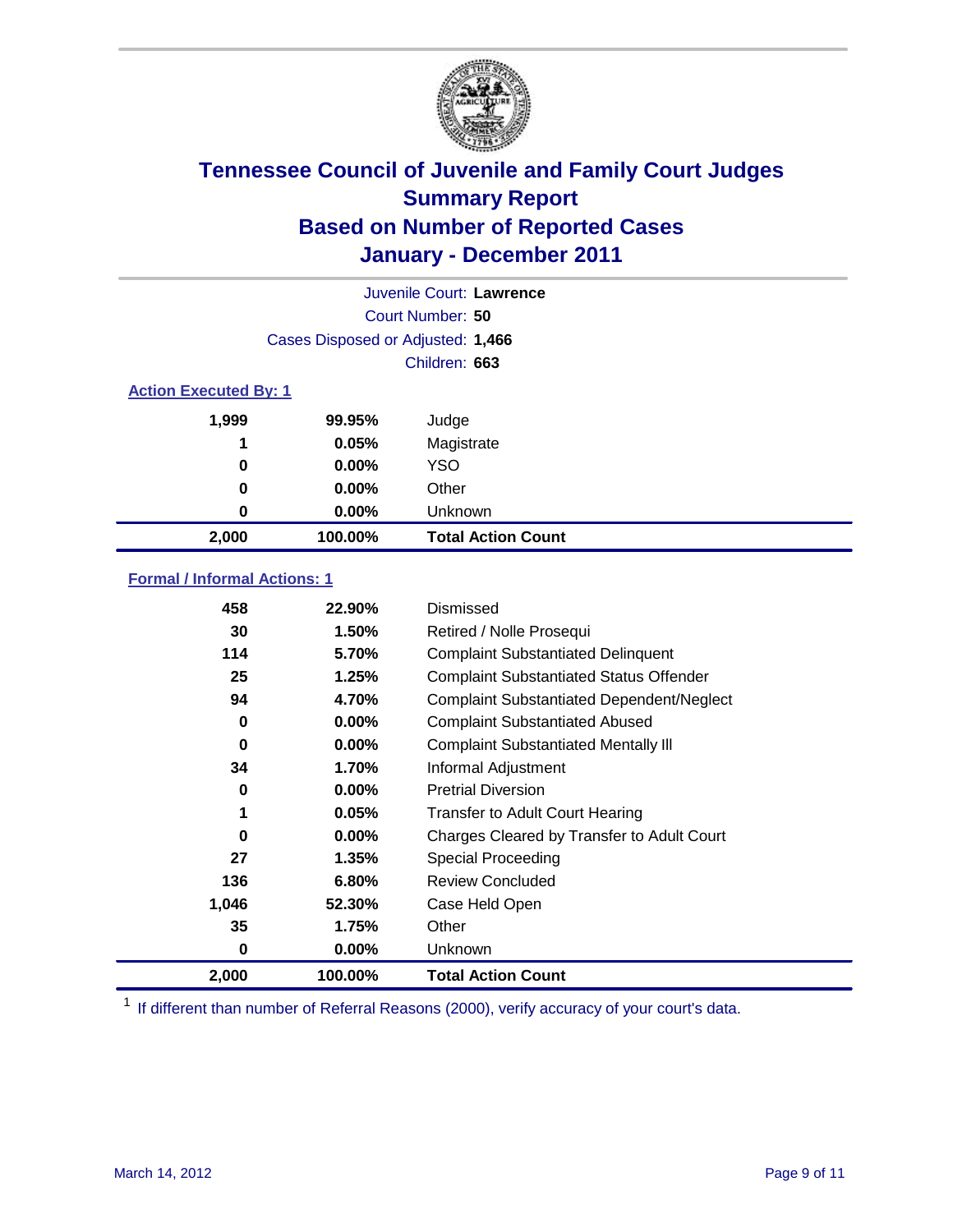

|                       |                                   | Juvenile Court: Lawrence                              |
|-----------------------|-----------------------------------|-------------------------------------------------------|
|                       |                                   | Court Number: 50                                      |
|                       | Cases Disposed or Adjusted: 1,466 |                                                       |
|                       |                                   | Children: 663                                         |
| <b>Case Outcomes:</b> |                                   | There can be multiple outcomes for one child or case. |
| 300                   | 18.04%                            | <b>Case Dismissed</b>                                 |
| 24                    | 1.44%                             | Case Retired or Nolle Prosequi                        |
| 0                     | 0.00%                             | Warned / Counseled                                    |
| 817                   | 49.13%                            | <b>Held Open For Review</b>                           |
| 0                     | 0.00%                             | Supervision / Probation to Juvenile Court             |
| 0                     | 0.00%                             | <b>Probation to Parents</b>                           |
| 1                     | 0.06%                             | Referral to Another Entity for Supervision / Service  |
| 0                     | 0.00%                             | Referred for Mental Health Counseling                 |
| 0                     | 0.00%                             | Referred for Alcohol and Drug Counseling              |
| 0                     | 0.00%                             | <b>Referred to Alternative School</b>                 |
| 0                     | 0.00%                             | Referred to Private Child Agency                      |
| 1                     | 0.06%                             | Referred to Defensive Driving School                  |
| 8                     | 0.48%                             | Referred to Alcohol Safety School                     |
| 18                    | 1.08%                             | Referred to Juvenile Court Education-Based Program    |
| 1                     | 0.06%                             | Driver's License Held Informally                      |
| 0                     | 0.00%                             | <b>Voluntary Placement with DMHMR</b>                 |
| 0                     | 0.00%                             | <b>Private Mental Health Placement</b>                |
| 0                     | 0.00%                             | <b>Private MR Placement</b>                           |
| 0                     | 0.00%                             | Placement with City/County Agency/Facility            |
| 0                     | 0.00%                             | Placement with Relative / Other Individual            |
| 35                    | 2.10%                             | Fine                                                  |
| 79                    | 4.75%                             | <b>Public Service</b>                                 |
| 3                     | 0.18%                             | Restitution                                           |
| 0                     | 0.00%                             | <b>Runaway Returned</b>                               |
| 1                     | 0.06%                             | No Contact Order                                      |
| 0                     | 0.00%                             | Injunction Other than No Contact Order                |
| 0                     | 0.00%                             | <b>House Arrest</b>                                   |
| 0                     | 0.00%                             | <b>Court Defined Curfew</b>                           |
| 0                     | 0.00%                             | Dismissed from Informal Adjustment                    |
| 0                     | 0.00%                             | <b>Dismissed from Pretrial Diversion</b>              |
| 8                     | 0.48%                             | <b>Released from Probation</b>                        |
| 1                     | 0.06%                             | <b>Transferred to Adult Court</b>                     |
| 0                     | $0.00\%$                          | <b>DMHMR Involuntary Commitment</b>                   |